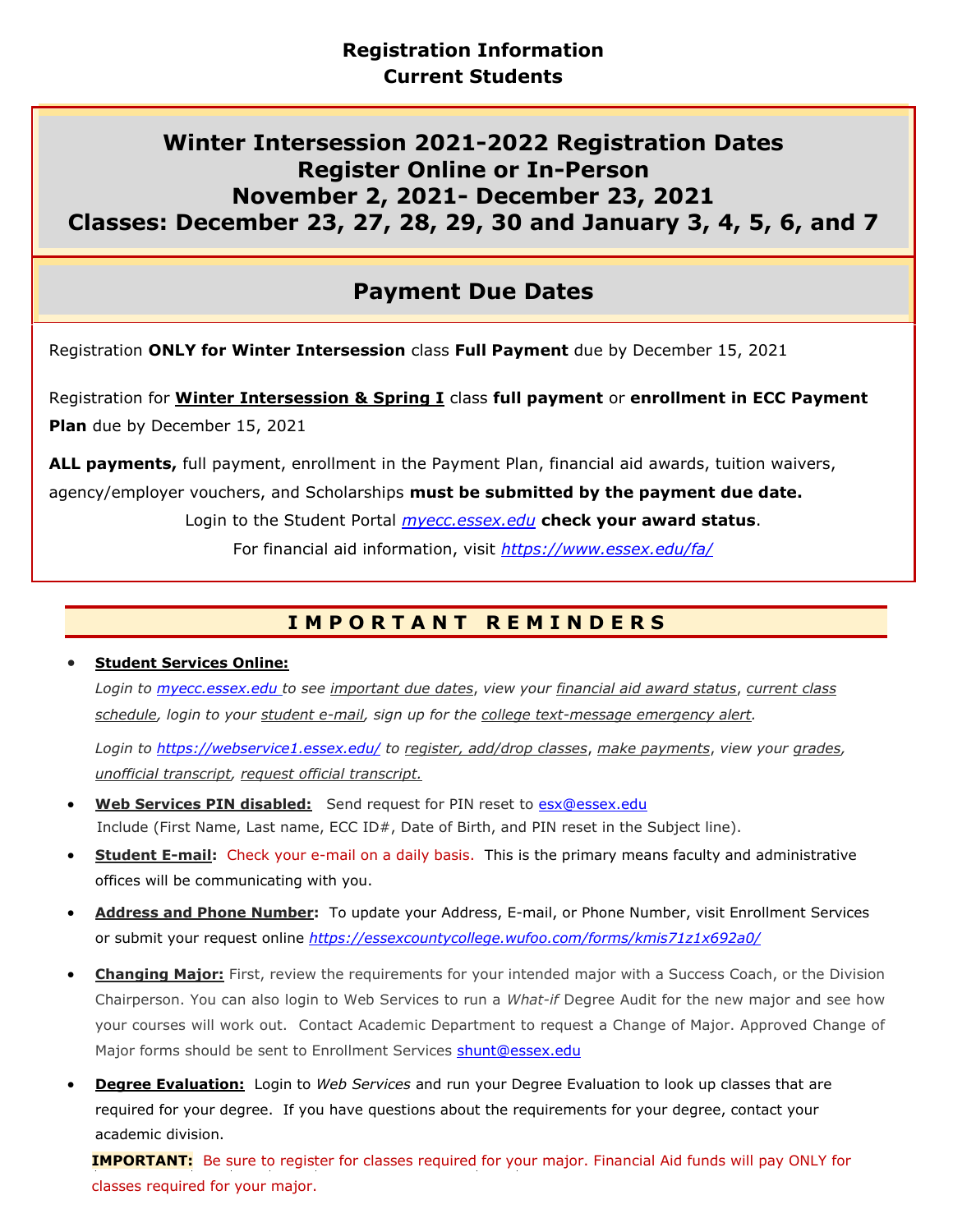### **Registration 4-Simple Steps**

#### STEP 1: Be advised

- **Degree/Certificate students in good academic standing**: Contact a Success Coach in the Academic Division of your Major.
- **Visiting /Non-matriculating students**: Contact the Division Chairperson of the course. You may have to provide a copy of your college transcript or a written permission from the home school to verify Course Pre-requisites are met.
- **Academic Probation:** Main Campus e-mail [battle@essex.edu](mailto:battle@essex.edu) or [stolberg@essex.edu](mailto:stolberg@essex.edu) or [johnson@essex.edu](mailto:johnson@essex.edu) West Essex Campus e-mail [adtorres@essex.edu](mailto:adtorres@essex.edu)
- **Educational Opportunity Fund (EOF) Students:** e-mail [beretta@essex.edu](mailto:beretta@essex.edu)
- **Veterans Educational Benefit students**: e-mail [dizdarev@essex.edu](mailto:dizdarev@essex.edu)
- For Advisement procedures at the **West Essex Campus** [adtorres@essex.edu](mailto:adtorres@essex.edu)
- For classes at the **FOCUS** or **Extension Center** e-mail [rojas@essex.edu](mailto:rojas@essex.edu)

#### STEP 2: Plan your class schedule

Review the following information before you register. Information is available on the college web site.

- Degree & Certificate Requirements by Major. Be sure to register for classes required for your major. Financial Aid funds will pay ONLY for classes required for your major.
- Course Descriptions and Pre-requisites.
- Class Start Dates.

#### STEP 3: Register

#### **Register Online through Web Services:**

In order to register online, you must be in good academic standing, not have any hold obligation, and meet course pre-requisite or course co-requisite requirements.

- *1.* Login to *http://[webservices.essex.edu](http://webservices.essex.edu/)*
- 2. Click on **Student & Financial Aid**.
- 3. Click on **Registration.**

When you register online, tuition and fee charges are posted to your account automatically.

Student are encouraged to seek advisement and to register only for classes required for their degree program.

**Registration** *Waitlist* **- Registration Waitlist** is available to students attempting to register for sections that are full to capacity.*A waitlist demo is on YouTube***.** Search for "**ECC Waitlist**." Set the resolution to 480 or 720p for the best picture.

**Registration Common Errors -** Registration errors will appear below your current schedule and are marked with a red **"STOP"** sign. To determine the specific registration error, scroll right to the "Status" field (last column). A possible "Action" appears in the first field.

| <b>Error Message</b>  | <b>Reason</b>                               | What to do                                       |
|-----------------------|---------------------------------------------|--------------------------------------------------|
| Preq_test_score error | Course has a pre-requisite                  | Register for the pre-requisite course or contact |
|                       |                                             | academic advisor or division chairperson.        |
| Creq_req              | Course has a co-requisite: usually a lab or | Register for the lab or tutorial section and     |
|                       | tutorial section is missing                 | lecture section of the course simultaneously.    |